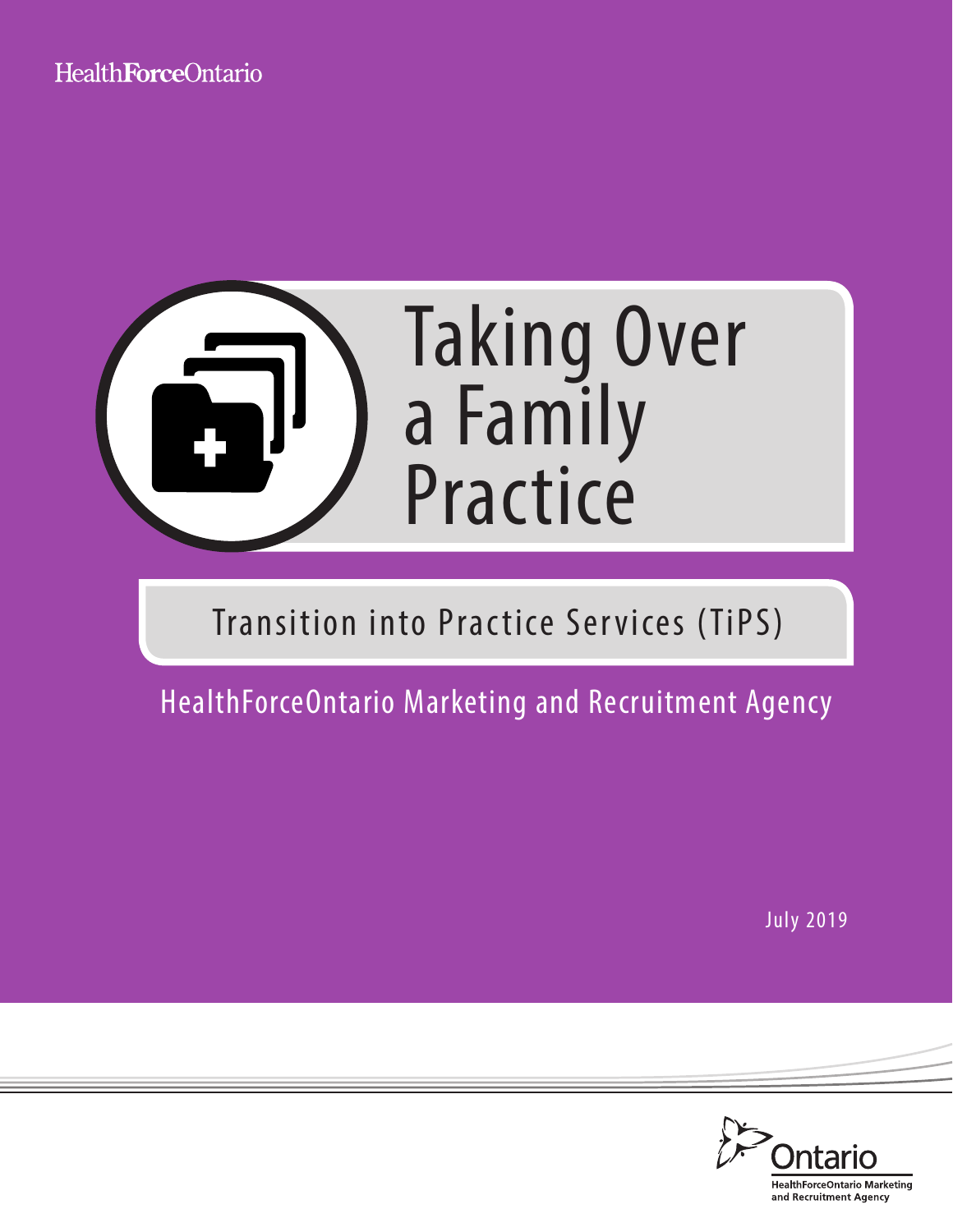# **Table of Contents**

| Meeting the Group and Formalizing a Letter of Intent <b>Material Action</b> 1                                          |   |
|------------------------------------------------------------------------------------------------------------------------|---|
| Create a letter of intent                                                                                              |   |
|                                                                                                                        |   |
| <b>Transition Plan</b>                                                                                                 |   |
| Create a mentorship/onboarding plan with the outgoing physician  2                                                     |   |
|                                                                                                                        |   |
| <b>Applications</b>                                                                                                    |   |
|                                                                                                                        |   |
|                                                                                                                        |   |
| Update your CMPA status to your new Type of Work (TOW) code  3                                                         |   |
| Apply to the MOHLTC to replace the outgoing physician or locum                                                         |   |
| at the practice.                                                                                                       |   |
|                                                                                                                        |   |
| Communications and Logistics <b>Manual According to Account According to Account Account Account Account Account A</b> |   |
|                                                                                                                        |   |
|                                                                                                                        |   |
| Get set-up to use the Electronic Medical Record (EMR) system  4                                                        |   |
| Transition the patient roster                                                                                          |   |
| <b>Other Considerations</b>                                                                                            | 5 |
|                                                                                                                        | 5 |
|                                                                                                                        |   |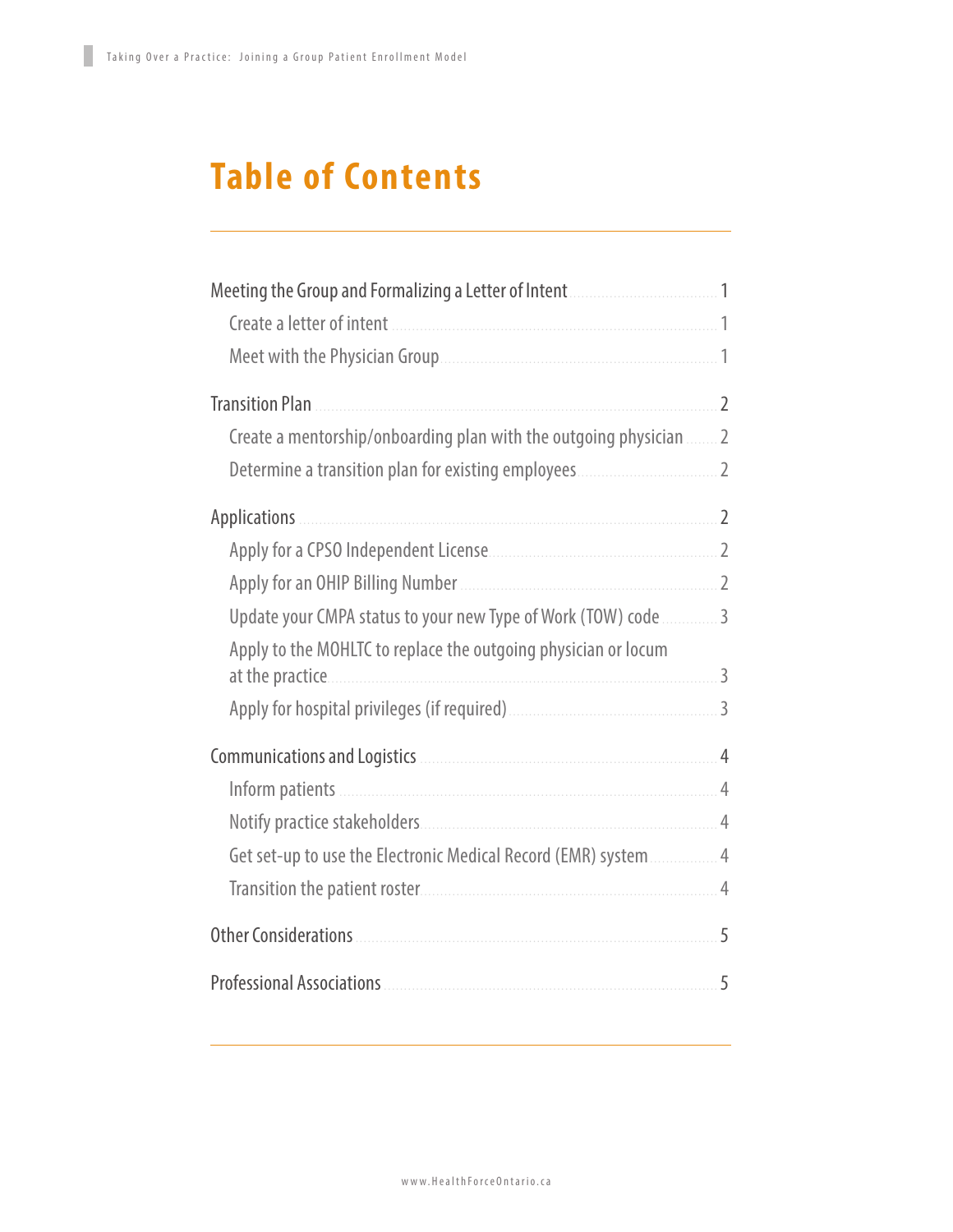Congratulations on taking over an established family practice. There are a number of steps required to ensure a smooth transition.

### **Meeting the Group and Formalizing a Letter of Intent**

#### **1. Create a letter of intent**

- Once you and the outgoing physician have both agreed that you will take over the practice, ask the outgoing physician to provide a letter of intent. Include items that you have agreed upon, such as:
	- ∙ Dates for onboarding, locuming, and transition of the practice.
	- ∙ Contingency plans for coverage in an unexpected scenario, such as illness or failure to pass exams.
	- ∙ Details and terms for any amount that will be paid to the outgoing physician.
	- ∙ Details and terms for any capital goods included in the practice takeover (e.g., medical supplies and equipment, exam beds, IT systems and EMR, telephone) as well as any exclusions.
- Consult with your lawyer before signing the letter of intent.
	- ∙ Ask your lawyer about stipulating that the letter of intent be contingent upon review and acceptance of all of the agreements that are related to the practice.

#### **2. Meet with the Physician Group**

- Meet with all of the physicians in the group/clinic prior to finalizing a letter of intent. In some cases, agreement is needed from all group members before a transition can be initiated.
- Understand the obligations the group has to the MOHLTC according to the FHG/FHN/FHO Agreement. The group may also have a separate governance agreement.
- Work with the Lead Physician to complete the paperwork required to apply to the FHG/FHN/FHO. (More details below in the **[Applications](#page-3-0)** section.)
- Understand your obligations related to practice management in your clinic space and the day-to-day work expectations. Review the clinic group's written agreements, which may include such things as:
	- ∙ Cost sharing agreement
	- ∙ Association or partnership agreement
	- ∙ Employment contracts
	- ∙ Call obligations
	- ∙ Lease
- Review all agreements with a lawyer and sign as applicable.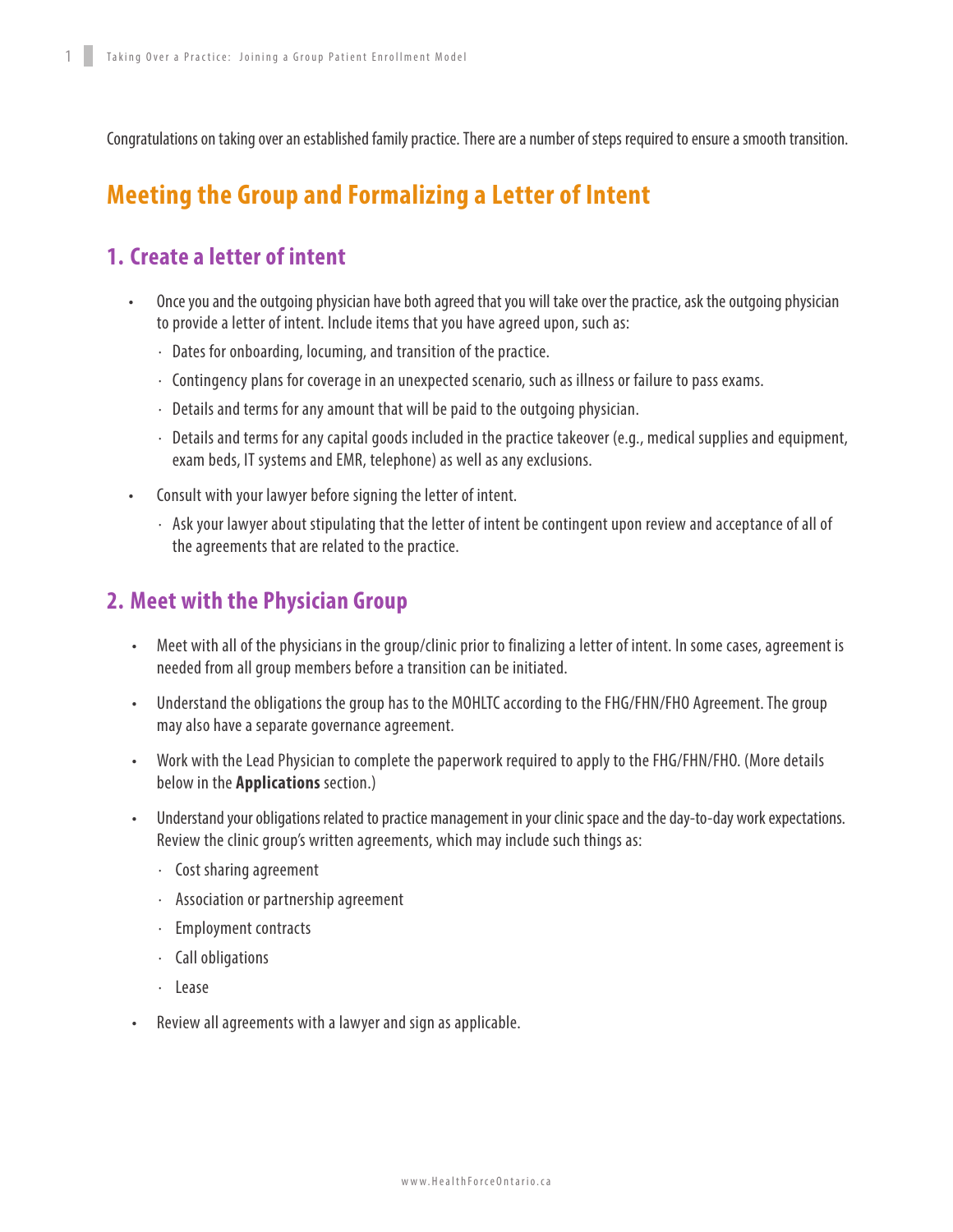# <span id="page-3-0"></span>**Transition Plan**

#### **1. Create a mentorship/onboarding plan with the outgoing physician**

- Create a plan that considers timing related to your timelines and the ministry's. Build in time to get oriented to the EMR, billing, HR, and administrative procedures.
- Involve colleagues in the group, as appropriate.

#### **2. Determine a transition plan for existing employees**

- Depending on the work arrangements of the clinic, there may be a need to develop a transition plan for existing employees. Seek legal advice related to obligations to employees and the appropriate ways to handle the employment contracts.
- Become familiar with [HR best practices](https://www.oma.org/wp-content/uploads/1_managingyourmedicalofficestaff.pdf) for medical practices.
- Meet with clinic staff to ensure they are aware of the onboarding plan and involve them when possible.

# **Applications**

#### **1. Apply for a CPSO Independent License**

- Apply **at least 6 weeks** in advance of your start date to ensure you receive your license before you start practising. Applications are assessed in the order they are received and if you are currently finishing your residency program, you can apply before you write your exams and complete your training. Exam results and a letter from your residency program will be forwarded to the CPSO upon completion.
- See the CPSO Guidelines: [Applying for Independent Practice](https://www.cpso.on.ca/Admin/CPSO/media/Documents/physician/registration-applicants/apply-for-registration/amr-guide.pdf) page.
- Contact the Registration Department at *inquiries@cpso.on.ca* or 416-967-2617 / 1-800-268-7096 if you have questions.

#### **2. Apply for an OHIP Billing Number**

- Once you receive your Independent Practice Licence from the CPSO, you can apply for OHIP Billing Number. You can start practising while you are waiting for your billing number as it is possible to bill retroactively for up to 6 months.
- Download the **[application form](http://www.health.gov.on.ca/english/providers/pub/ohip/physmanual/download/section_1.pdf)**.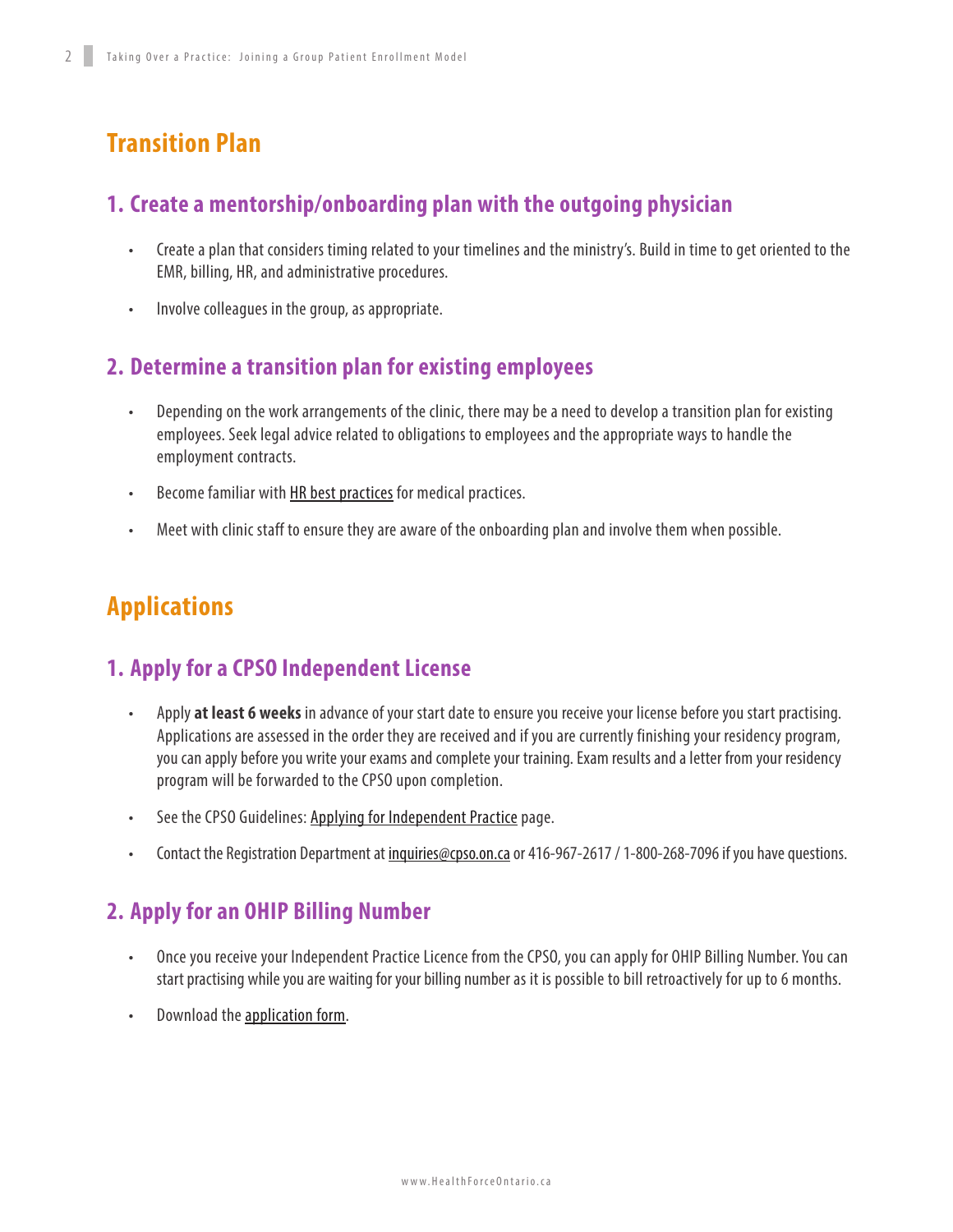### **3. Update your CMPA status to your new Type of Work (TOW) code**

- Once the CPSO issues your Independent Licence, contact the CMPA to update your resident status by calling 1-800-267-6522 or by using the [online application form.](https://www.cmpa-acpm.ca/en/joining-cmpa/how-to-apply)
- Be informed about the [fee schedules](https://www.cmpa-acpm.ca/static-assets/pdf/membership/fees-and-payment/2019cal-e.pdf). The CMPA will automatically send this information to the [Medical Liability](http://www.health.gov.on.ca/en/pro/programs/ohip/mlp/default.aspx) [Protection \(MLP\) Reimbursement Program](http://www.health.gov.on.ca/en/pro/programs/ohip/mlp/default.aspx). You will continue being reimbursed at your new rate.
- Apply for the [Medical Liability Protection \(MLP\) Reimbursement Program](http://www.health.gov.on.ca/en/pro/programs/ohip/mlp/default.aspx) if you are not already participating.

#### **4. Apply to the MOHLTC to replace the outgoing physician or locum at the practice**

- To initiate the process, the Lead Physician will request an Application from the MOHLTC on your behalf. This will require your CPSO and OHIP Billing Number.
- For instructions and questions, contact the Primary Care Branch at [PrimaryCareInquiries@ontario.ca](mailto:PrimaryCareInquiries%40ontario.ca?subject=) or 1-866-766-0266.
- Submit the application, confirming the information is accurate and complete. Corrections and missing information may delay your planned start date.
- Choose an expected date of transition at least 8 -12 weeks after the application is submitted (always the 1<sup>st</sup> of the month).
- If you plan to locum at the practice during the transition, apply to the MOHLTC in this capacity first. Application for the permanent FHO spot can take place separately.

## **5. Apply for hospital privileges (if required)**

- Contact the Medical Affairs/Chief-of-Staff office at the hospital to obtain the credentialing package and complete requirements.
- Allow  $6 8$  weeks for the credentialing process, depending on the hospital. Inquire whether it is possible to start the application process for credentialing concurrently with your CPSO application.



#### [www.HealthForceOntario.ca](http://www.healthforceontario.ca/en/M4/Transition_into_Practice_Service)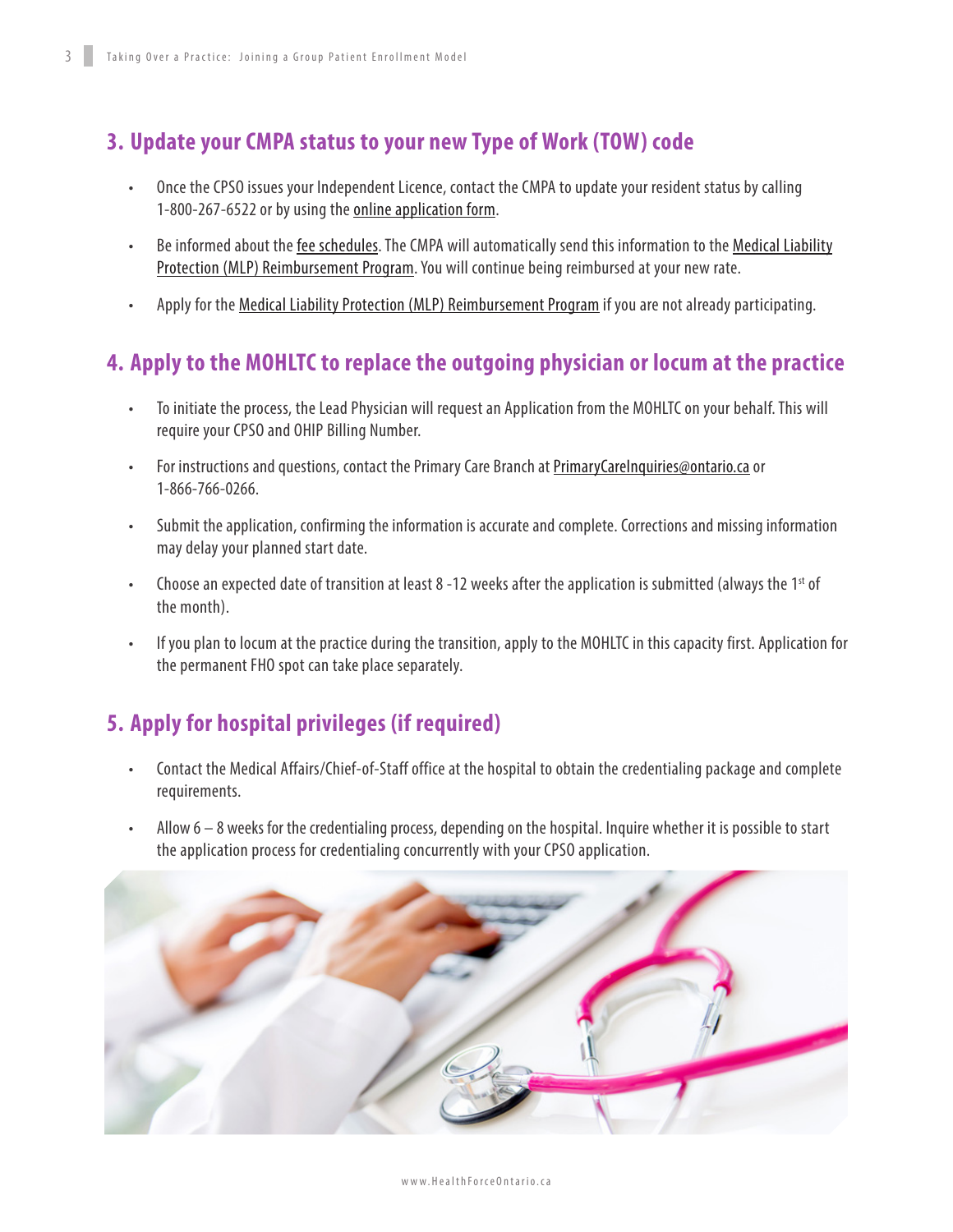# **Communications and Logistics**

#### **1. Inform Patients**

- When you have confirmation the practice transition will go forward, work with the outgoing physician to create a plan to inform patients. Communication methods could include:
	- ∙ Messaging for clinic staff to use when talking to patients
	- ∙ Posting a letter in the waiting room
	- ∙ Advertising in a local newspaper
	- ∙ Notifying patients in person when they are seen by the outgoing physician
	- ∙ Mailing a notice to all patients
- Inform staff about the communication plan for patients. It is important they understand what to communicate to patients and when to disclose information.
- If you are not taking over the entire roster, create a plan to inform patients about the plan for their care. Include details about how patients can obtain their medical records if they need to seek care at another clinic.

#### **2. Notify practice stakeholders:**

- Create a letter that includes your details as the incoming physician and the transition dates. Stakeholders may include:
	- ∙ Labs ∙ Suppliers ∙ [HealthCareConnect](http://www.health.gov.on.ca/en/ms/healthcareconnect/pro/)
	- ∙ Landlord ∙ Specialists

#### **3. Get set-up to use the Electronic Medical Record (EMR) system**

- Work with the EMR administrator to obtain an EMR account and complete needed training.
- Contact **OntarioMD** for support.

#### **4. Transition the Patient Roster**

- The MOHLTC Primary Care Branch will notify you of your start date with the group once the application has been processed.
- If you are in a FHN/FHO, capitation payments of the transferred roster of patients will continue for 6 months after your start date. During this time, you must make every effort to re-enroll the patients to your roster so they are included in your capitation payments after the transition period.
- Strategies to re-enroll your patients include:
	- ∙ Send a welcome letter to introduce yourself and notify your patients that they need to come into the office to register to remain patients.
	- ∙ Hire additional staff to contact and follow up with patients to ensure they come in to sign the forms.